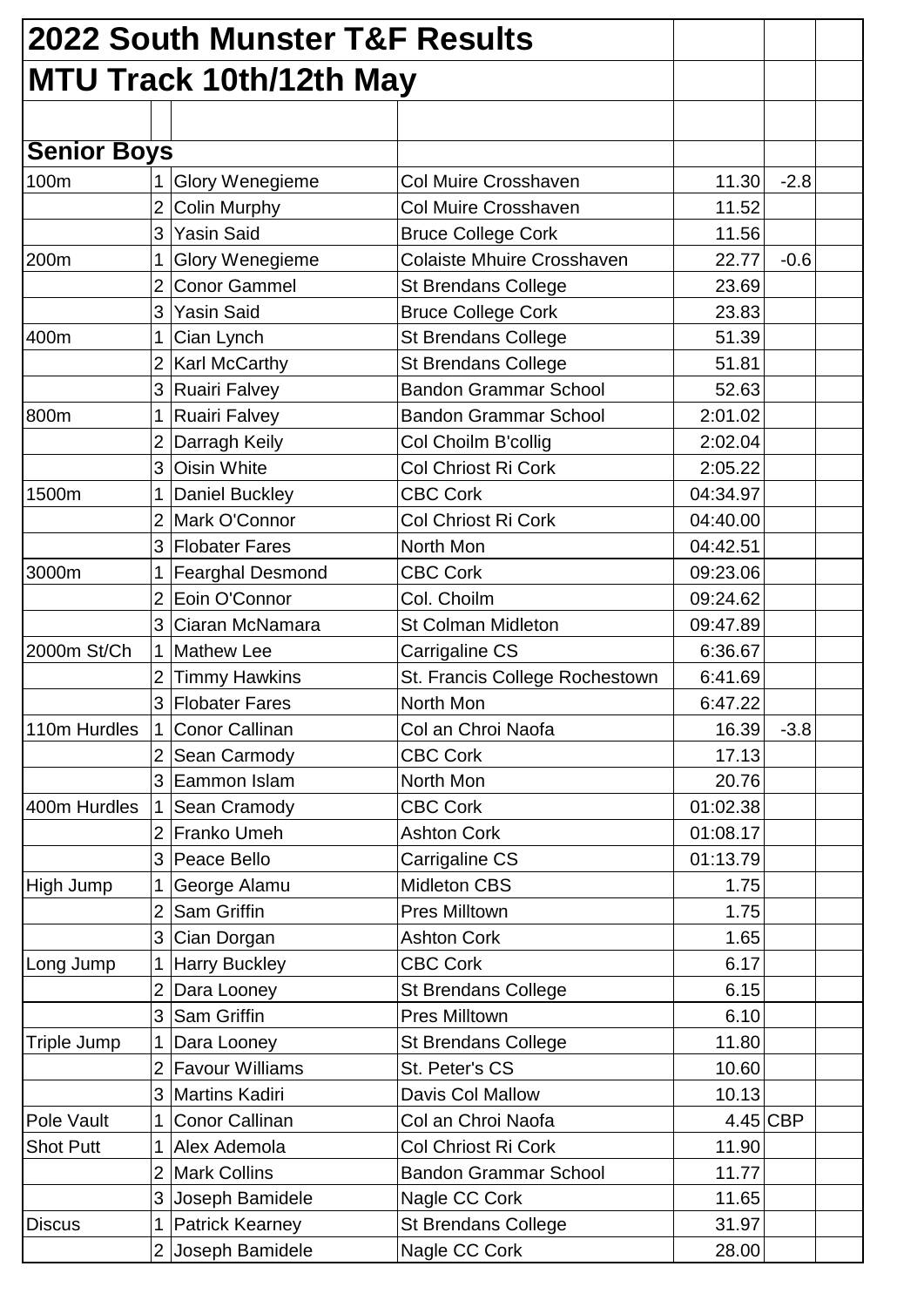|                          |                | 3 Aengus Riou Allen    | <b>Schull CC</b>             | 24.14        |        |
|--------------------------|----------------|------------------------|------------------------------|--------------|--------|
| Javelin                  |                | Jack Cullen            | <b>Hamilton HS Bandon</b>    | 38.78        |        |
|                          | $\overline{2}$ | Peter O'Sullivan       | <b>Bandon Grammar School</b> | 28.69        |        |
|                          | 3              | Aengus Riou Allen      | Schull CC                    | 25.94        |        |
| Relay                    | 1              |                        | <b>Col Muire Crosshaven</b>  | 45.90        |        |
| 4X100                    | $\overline{2}$ |                        | St. Brendans Killarney       | 46.15        |        |
|                          | 3              |                        | <b>Bandon Grammar School</b> | 46.35        |        |
| Relay                    | 1              |                        | St. Brendans Killarney       | 03:35.63 CBP |        |
| 4X400                    | $\overline{c}$ |                        | <b>Bandon Grammar School</b> | 03:41.57     |        |
|                          | 3              |                        | Coláiste Chríost Rí          | 03:50.81     |        |
|                          |                |                        |                              |              |        |
| Overall                  |                |                        | St. Brendans Killarney       |              |        |
|                          |                |                        |                              |              |        |
| <b>Intermediate Boys</b> |                |                        |                              |              |        |
| 100m                     |                | Max O'Reilly           | Carrigaline CS               | 11.26        |        |
|                          |                | Praise Wenegieme       | <b>Col Muire Crosshaven</b>  | 11.79        |        |
|                          | 3              | Sean Treyvard          | <b>PS Inbhear Sceine</b>     | 11.92        | $-3.8$ |
| 200m                     |                | Max O'Reilly           | Carrigaline CS               | 23.78        | $-2.6$ |
|                          |                | 2 Aaron Gui            | Carrigaline CS               | 24.23        | $-2.6$ |
|                          | 3 <sup>1</sup> | Luke Malone            | <b>GC Mhuire AG Cork</b>     | 25.40        | $-1.9$ |
| 400m                     |                | Praise Wenegieme       | <b>Col Muire Crosshaven</b>  | 52.32        |        |
|                          | $\overline{2}$ | Sam Kiely              | Kinsale CC                   | 52.91        |        |
|                          | 3              | Jason O'Reilly         | <b>St Brendans College</b>   | 53.94        |        |
| 800m                     |                | Senan O'Reilly         | <b>St Colmans Fermoy</b>     | 2:00.15      |        |
|                          | $\overline{2}$ | Oisín Lynch            | <b>St Brendans College</b>   | 2:01.20      |        |
|                          | 3              | Eoin O'Connor          | Rochestown College           | 2:01.87      |        |
| 1500m                    | $\mathbf 1$    | Sean Lawton            | Col. Pobail Beantraí         | 4:56.18      |        |
|                          |                | 2 Eoghan O'Connor      | <b>Rochestown College</b>    | 4:58.52      |        |
|                          | 3              | Oisín McCarthy         | Hamilton HS Bandon           | 5:04.06      |        |
| 3000m                    | 1.             | Sean Lawton            | Col. Pobail Beantraí         | 9:48.03      |        |
|                          | $\overline{2}$ | Ryan McCarthy          | <b>Kinsale CS</b>            | 9:50.29      |        |
|                          | 3              | Kieran O'Donoghue      | <b>PS Inbhear Sceine</b>     | 9:50.44      |        |
| 1500m St/Ch              |                | <b>Robert Troy</b>     | <b>Charleville CBS</b>       | 4:56.18      |        |
|                          | 2 <sup>1</sup> | Tommy Arthur           | PS Inbhear Sceine            | 4:58.52      |        |
|                          |                | 3 Aiden Maher          | <b>St Colmans Fermoy</b>     | 5:04.06      |        |
| 100m Hurdles             | 1              | Eoin O'Callaghan       | <b>Hamilton HS Bandon</b>    | 15.75        | $-1.5$ |
|                          | $\overline{2}$ | <b>Ethan Quarry</b>    | <b>Kinsale Community</b>     | 17.07        |        |
|                          | 3              | John Cashman           | <b>PBC Cork</b>              | 17.38        |        |
| 400m Hurdles             | $\mathbf{1}$   | Oisin O'Connell        | Carrigaline CS               | 01:07.77     |        |
|                          |                | 2 Sean O'Connor        | St Brogans Bandon            | 01:12.22     |        |
|                          | 3              | Jamie Crowley          | North Monastery Cork         | 01:12.55     |        |
| High Jump                |                | Diarmuid Bannon        | Douglas CS                   | 1.60         |        |
|                          | $\overline{2}$ | James Taylor           | <b>Ashton Cork</b>           | 1.50         |        |
|                          | 3              | <b>Luke Morrison</b>   | <b>St Colmans Fermoy</b>     | 1.50         |        |
| Long Jump                |                | Joel Joseph            | <b>Midleton CBS</b>          | 5.57         |        |
|                          | $\overline{2}$ | <b>Matthew Wilkins</b> | <b>PBC Cork</b>              | 5.23         |        |
|                          |                | 3 Patrick Walsh        | <b>PBC Cork</b>              | 4.98         |        |
| <b>Triple Jump</b>       |                | <b>Matthew Wilkins</b> | PBC Cork                     | 11.40        |        |
|                          |                |                        |                              |              |        |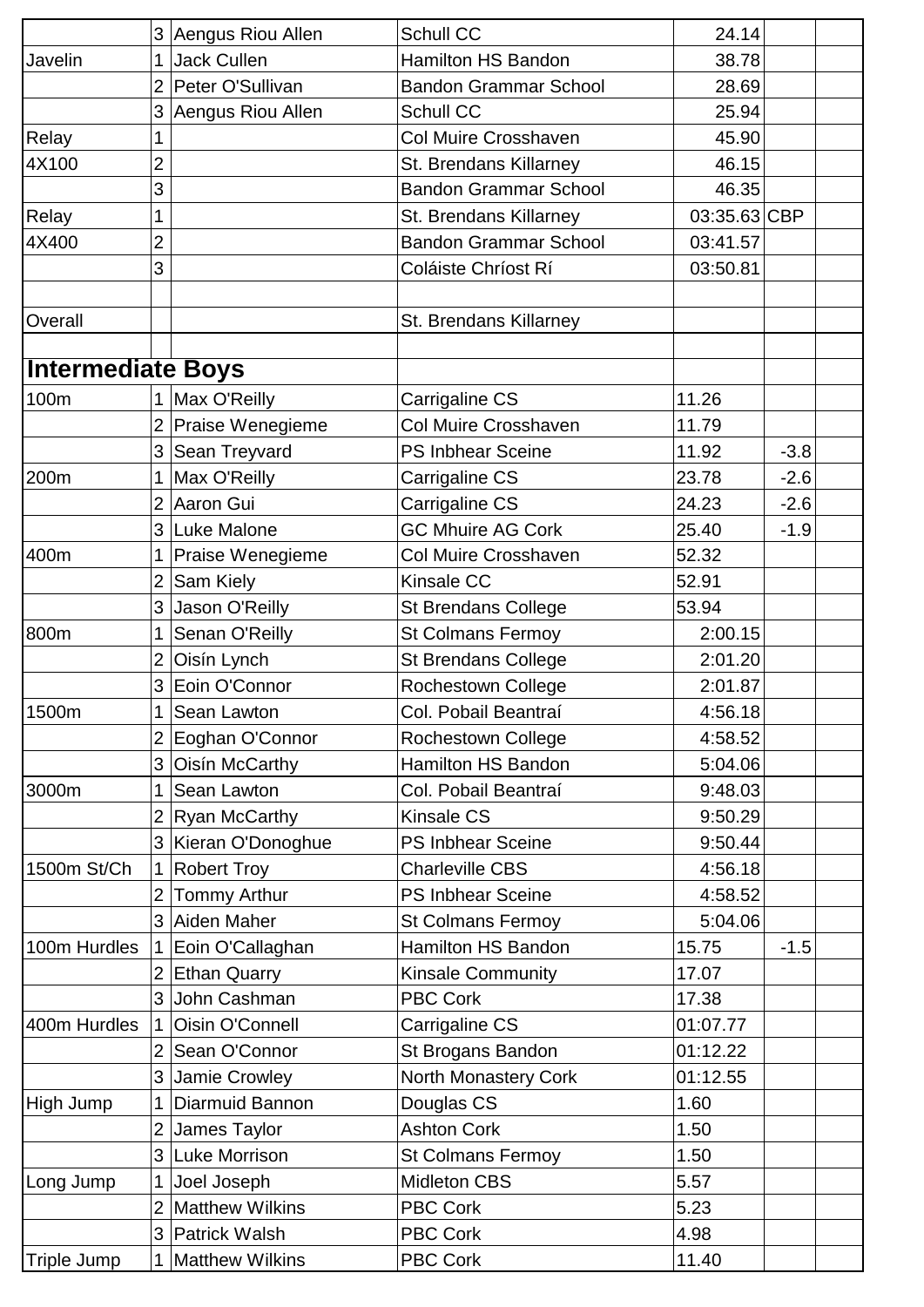|                    | $\overline{2}$ | <b>Alex Neff</b>      | GC Charraig Ui Leighin        | 10.33    |        |  |
|--------------------|----------------|-----------------------|-------------------------------|----------|--------|--|
|                    | 3              | David Flynn           | Douglas CS                    | 9.92     |        |  |
| Pole Vault         | 1              | Josh Fitzgerald       | Col Muire Crosshaven          | 4.00     |        |  |
|                    | $\overline{2}$ | <b>Alex Neff</b>      | <b>GC Charraig Ui Leighin</b> | 3.45     |        |  |
|                    | 3              | Dylan Ó Muirí         | <b>GC Charraig Ui Leighin</b> | 2.55     |        |  |
| <b>Shot Putt</b>   | $\mathbf 1$    | <b>Dylan Fleming</b>  | <b>Boherbue CS</b>            | 11.73    |        |  |
|                    | $\overline{2}$ | <b>Robert Barry</b>   | <b>PBC Cork</b>               | 10.97    |        |  |
|                    | 3              | <b>Alex White</b>     | Carrigaline CS                | 10.40    |        |  |
| Discus             | 1              | <b>Rory Hanah</b>     | <b>Schull CC</b>              | 21.89    |        |  |
|                    | $\overline{2}$ | Finn Fitzgerald       | Col Muire Crosshaven          | 21.80    |        |  |
|                    | 3              | <b>Robin Sweeney</b>  | St Brogans Bandon             | 20.38    |        |  |
| Javelin            | 1              | <b>Timmy Colbert</b>  | Col an Chroí Naofa            | 42.53    |        |  |
|                    | $\overline{2}$ | Josh Fitzgerald       | Col Muire Crosshaven          | 37.60    |        |  |
|                    | 3              | Eoin O'Callaghan      | <b>Hamilton HS Bandon</b>     | 31.94    |        |  |
| <b>Relay</b>       |                |                       | <b>Col Muire Crosshaven</b>   | 48.29    |        |  |
|                    | 2              |                       | <b>GC Mhuire AG Cork</b>      | 49.35    |        |  |
|                    | 3              |                       | <b>Kinsale Community</b>      | 49.69    |        |  |
| Walk               |                | <b>Tommy Meagher</b>  | <b>PS Inbhear Sceine</b>      | 9.55.80  |        |  |
| 1 mile             | 1              | Odhran O'Sullivan     | <b>CBC Cork</b>               | 04:56.50 |        |  |
| Under 16           | $\overline{2}$ | <b>Conor Twomey</b>   | <b>PBC Cork</b>               | 05:01.79 |        |  |
|                    | 3              | Aidan Maher           | St. Colmans Fermoy            | 05:09.91 |        |  |
|                    |                |                       |                               |          |        |  |
| Overall            |                |                       | Col Muire Crosshaven          |          |        |  |
| <b>Junior Boys</b> |                |                       |                               |          |        |  |
| 100m               |                | David Ebo             | <b>Midleton CBS</b>           | 12.06    | $-3.1$ |  |
|                    | $\overline{2}$ | Chinwendu Oji         | Col Chriost Ri Cork           | 12.28    |        |  |
|                    | 3              | Noah Switzer          | <b>Midleton College</b>       |          |        |  |
| 200m               | 1.             | Noah Switzer          | <b>Midleton College</b>       | 25.48    | $-0.1$ |  |
|                    | $\overline{2}$ | Uzochukwu Backari     | <b>Ashton Cork</b>            | 26.43    |        |  |
|                    | 3              | Josh O'Mahony         | Col Chriost Ri Cork           | 27.17    |        |  |
| 800m               | 1              | Ryan Casey            | Pres Milltown                 | 2:26.00  |        |  |
|                    | $\overline{2}$ | Sam Hegarty           | Douglas CS                    | 2:28.37  |        |  |
|                    | 3              | <b>Chris Delaney</b>  | North Monastery Cork          | 2:29.44  |        |  |
| 1500m              |                | Seamus O'Donoghue     | Pobalscoil Inbhear Scéine     | 04:35.97 |        |  |
|                    | $\overline{2}$ | Darragh O'Connor      | St Francis College Rochestown | 04:36.24 |        |  |
|                    | 3 <sup>1</sup> | Finnian Lawton        | Scoil Mhuire Ballingeary      | 04:37.68 |        |  |
| 80m Hurdles        | 1              | <b>Mathew Herbert</b> | <b>CBC Cork</b>               | 12.90    | $-1.5$ |  |
|                    | $\overline{2}$ | Michael Scott         | <b>CBC Cork</b>               | 13.76    |        |  |
|                    | 3              | <b>Rico Dywili</b>    | North Monastery Cork          | 15.98    |        |  |
| High Jump          | 1              | Ryan Onah             | <b>Ashton Cork</b>            | 1.70     |        |  |
|                    | $\overline{2}$ | Jaden Umeh            | <b>Ashton Cork</b>            | 1.70     |        |  |
|                    | 3              | Oisin O'Leary         | SP Sliabh Luchra              | 1.60     |        |  |
| Long Jump          | 1              | David Ebo             | <b>Midleton CBS</b>           | 6.05     |        |  |
|                    | $\overline{2}$ | Jayden Umeh           | <b>Ashton Cork</b>            | 5.32     |        |  |
|                    | 3 <sup>1</sup> | Mathew Herbert        | <b>CBC Cork</b>               | 5.23     |        |  |
| Triple Jump        | $\mathbf{1}$   | Max Clove             | <b>Bandon Grammar</b>         | 10.86    |        |  |
|                    |                | 2 Rico Dyuili         | North Monastery Cork          | 8.78     |        |  |
|                    |                | 3 Adam O'Sullivan     | Carrigaline CS                | 7.70     |        |  |
|                    |                |                       |                               |          |        |  |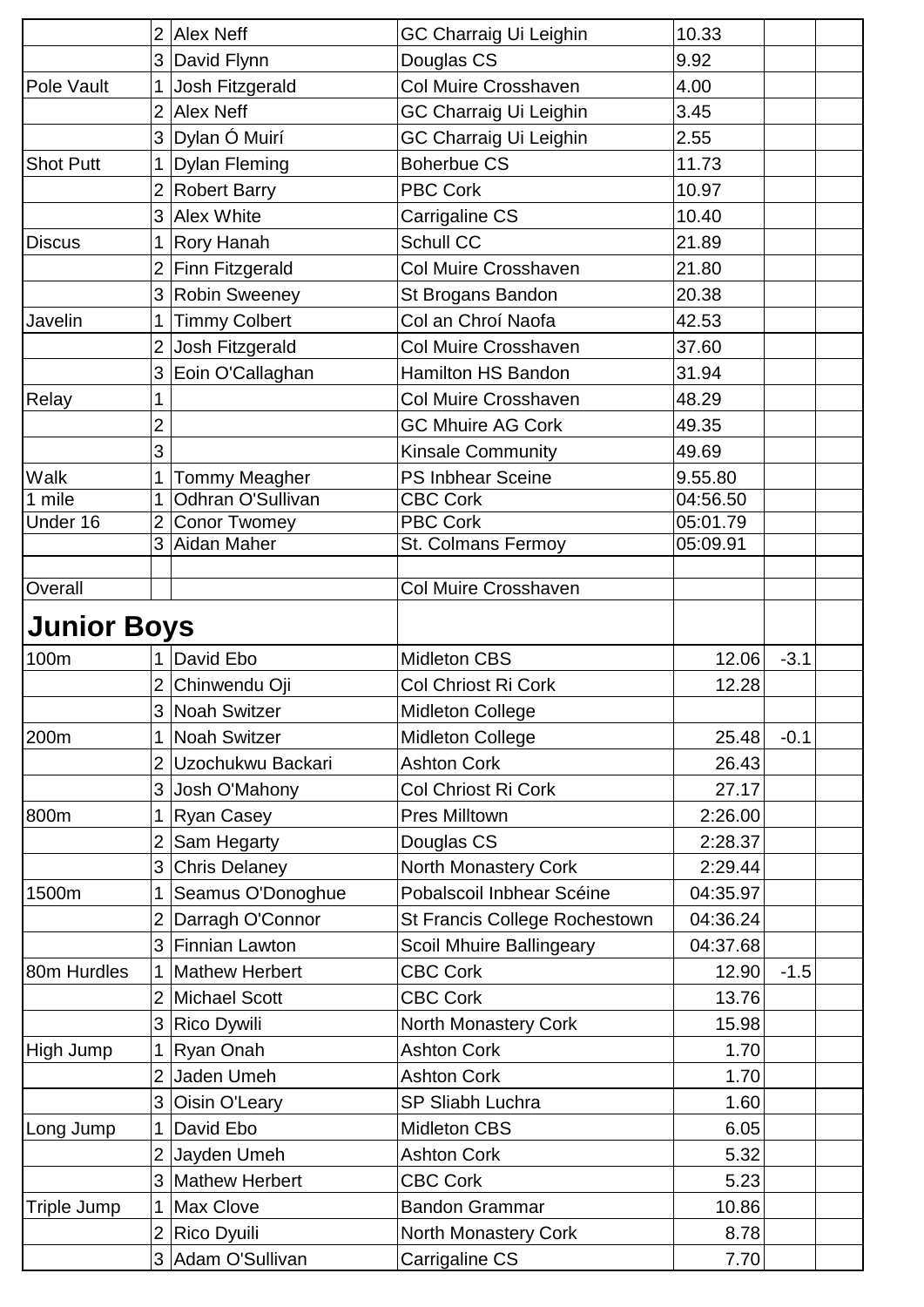| Pole Vault        | 1              | <b>Oscar Naughton</b>                | <b>PBC Cork</b>                            | 2.70           |        |  |
|-------------------|----------------|--------------------------------------|--------------------------------------------|----------------|--------|--|
| <b>Shot Putt</b>  | 1              | Adam O'Donovan                       | Skibbereen CS                              | 12.53          |        |  |
|                   | $\overline{2}$ | Dylan O'Brien                        | <b>SP Sliabh Luchra</b>                    | 9.57           |        |  |
|                   | 3              | <b>Mathew Riordan</b>                | <b>PBC Cork</b>                            | 9.46           |        |  |
| <b>Discus</b>     | 1              | <b>Oscar Naughton</b>                | <b>PBC Cork</b>                            | 32.09          |        |  |
|                   | $\overline{2}$ | Josh Judd                            | St Colmans CC M'ton                        | 31.41          |        |  |
|                   | 3              | <b>Daniel Kent</b>                   | <b>Bandon Grammar</b>                      | 24.53          |        |  |
| Javelin           |                | Adam O'Donovan                       | Skibbereen CS                              | 40.27          |        |  |
|                   | $\overline{2}$ | <b>Rory Foley</b>                    | <b>Schill CC</b>                           | 22.58          |        |  |
|                   | 3              | Eduard O'Sullivan                    | Schull CC                                  | 19.55          |        |  |
| Hammer            | 1              | <b>Diarmuid Towey</b>                | Col an Chraoibhin                          | 37.48          |        |  |
|                   | $\overline{2}$ | Josh Judd                            | St Colmans CC M'ton                        | 31.14          |        |  |
| Relay             | 1              |                                      | <b>Ashton Cork</b>                         | 50.78          |        |  |
|                   | $\overline{2}$ |                                      | Coláiste Chríost Rí                        | 51.44          |        |  |
|                   | 3              |                                      | <b>PBC Cork</b>                            | 52.01          |        |  |
| <b>Walk</b>       | 1              | Shane Byrne                          | Rochestown                                 | 6.13.63        |        |  |
|                   | $\overline{2}$ | <b>Ethan Price</b>                   | Carrigaline CS                             |                |        |  |
|                   | 3              | Aaron Sanchez                        | Carrigaline CS                             |                |        |  |
|                   |                |                                      |                                            |                |        |  |
| Overall           | 1              |                                      | <b>Ashton Cork</b>                         |                |        |  |
|                   |                |                                      |                                            |                |        |  |
| <b>Minor Boys</b> |                |                                      |                                            |                |        |  |
| 100m              |                | <b>Gabril Ebo</b>                    | <b>Midleton CBS</b>                        | 12.31          |        |  |
|                   | $\overline{2}$ | Chucks Onyeka                        | <b>Bishopstown CS</b>                      | 12.70          |        |  |
|                   | 3              | Ronan Keenan                         | <b>Col Daibheid Cork</b>                   | 13.10          |        |  |
| 800m              |                | <b>Oscar Murphy</b>                  | <b>Midleton College</b>                    | 2:22.26        |        |  |
|                   | 2              | Ronan Keenan                         | <b>Col Daibheid Cork</b>                   | 2:23.39        |        |  |
|                   | 3              | Tadhg Harrington                     | <b>PS Inbhear Sceine</b>                   | 2:23.50        |        |  |
| 75m Hurdles       | $\mathbf 1$    | <b>Max Clover</b>                    | <b>Bandon Grammar</b>                      | 12.13          | 0.7    |  |
|                   | $\overline{2}$ | <b>Oscar Smiddy</b>                  | <b>Midleton CBS</b>                        | 13.07          |        |  |
|                   | 3              | Daniel Capithorne                    | Schill CC                                  | 15.02          |        |  |
| Long Jump         | 1              | Ryan Onah                            | <b>Ashton Cork</b>                         | 5.57           |        |  |
|                   | $\overline{2}$ | Alex Jaworski                        | <b>Midleton CBS</b>                        | 4.90           |        |  |
|                   | 3              | <b>Billy Smith</b>                   | <b>Ashton Cork</b>                         | 4.39           |        |  |
| <b>Shot Putt</b>  | 1              | Chucks Onyeka                        | <b>Bishopstown CS</b>                      | 11.06          |        |  |
|                   | $\overline{2}$ | Daniel Golden                        | <b>Coachford College</b>                   | 8.27           |        |  |
|                   | 3              | <b>Cameron Smith</b>                 | Carrigaline CS                             | 7.93           |        |  |
| Relay             |                |                                      | <b>Bandon Grammar</b>                      | 51.35 CBP      |        |  |
|                   | $\overline{2}$ |                                      | <b>Midleton CBS</b>                        | 51.64          |        |  |
|                   | 3              |                                      | Carrigaline CS                             | 58.02          |        |  |
|                   |                |                                      |                                            |                |        |  |
| Senior Girls      |                |                                      |                                            |                |        |  |
| 100m              |                | Lucy May Sleeman                     | <b>Bruce College Cork</b>                  | 12.04          | $-1.6$ |  |
|                   | $\overline{2}$ | Katie O'Regan                        | Kinsale CS                                 | 12.71          |        |  |
|                   | 3              | Ella Scott                           | <b>Bruce College Cork</b>                  | 12.99          |        |  |
| 200m              | $\mathbf 1$    | Lucy May Sleeman                     | <b>Bruce College Cork</b>                  | 25.06          | 0.4    |  |
|                   | $\overline{2}$ | Una Brice                            | <b>Mount Mercy Cork</b>                    | 27.26          |        |  |
| 400m              | 3              | <b>Grace Rooney</b><br>Maeve O'Neill | St Marys Midleton<br><b>MICC Dunmanway</b> | 27.98<br>57.31 |        |  |
|                   |                |                                      |                                            |                |        |  |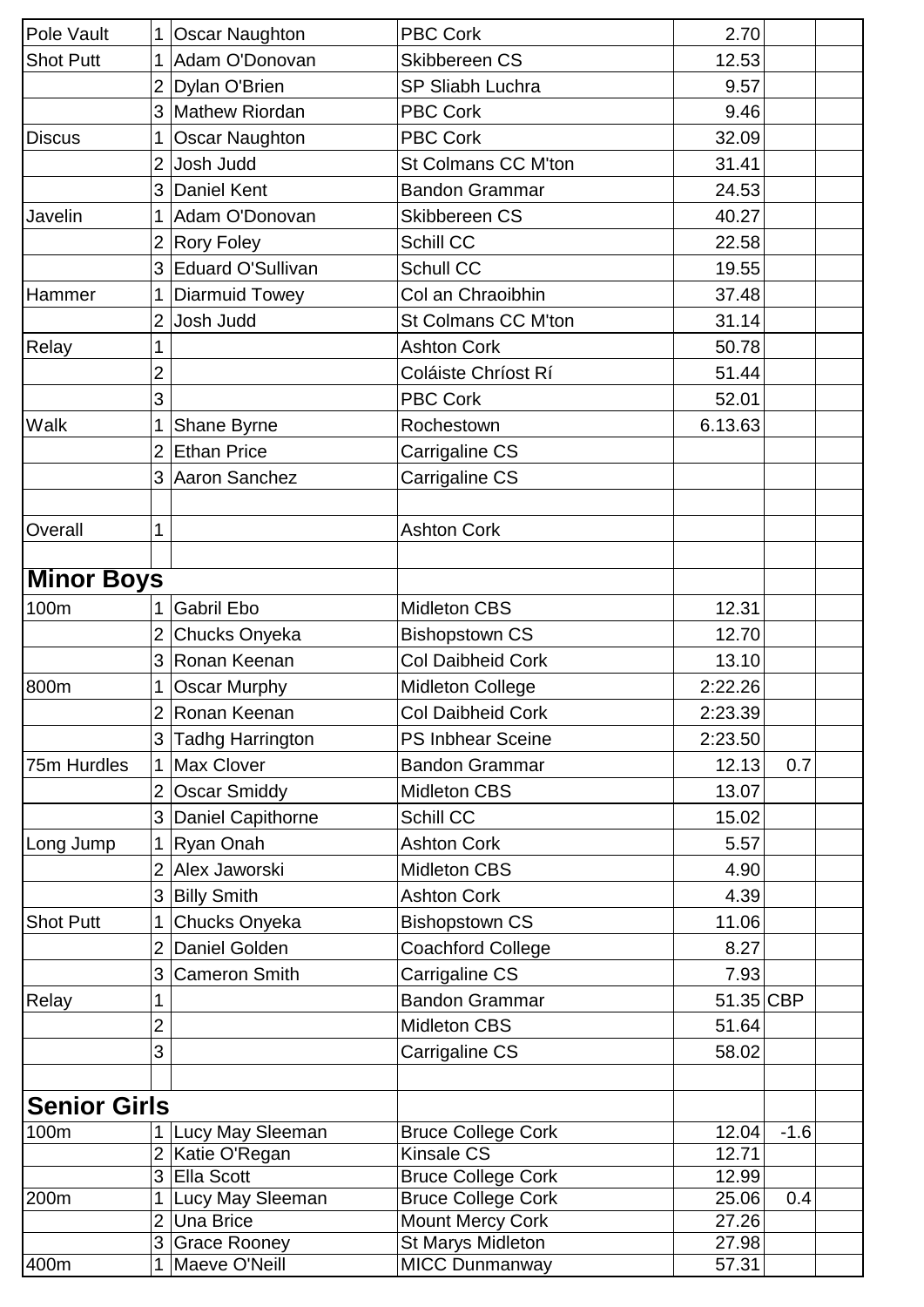|                    |                | Cara O'Mahony          | Regina Mundi                   | 01:03.92  |            |
|--------------------|----------------|------------------------|--------------------------------|-----------|------------|
|                    | 3              | Isabella O'Meara       | Mount Mercy Cork               | 01:04.99  |            |
| 800m               |                | Maeve O'Neill          | <b>MICC Dunmanway</b>          | 02:08.63  |            |
|                    | $\overline{2}$ | Katie O'Keefe          | <b>Scoil Mhuire Cork</b>       | 02:18.81  |            |
|                    | 3              | Sarah Morrison         | Loreto Fermoy                  | 02:25.88  |            |
| 1500m              |                | <b>Holly Carroll</b>   | <b>SMGS Blarney</b>            | 05:18.59  |            |
|                    | $\overline{2}$ | Sarah Morrison         | Loretto Fermoy                 | 05:20.93  |            |
|                    |                | 3 Lucy O'Flynn         | <b>Sacred Heart Clonakilty</b> | 05:23.76  |            |
| 3000m              |                | Jane Buckley           | <b>Col Toirbhirte Bandon</b>   | 10:00.33  |            |
|                    | $\overline{2}$ | April Mellerick        | St Marys Midleton              | 10:03.66  |            |
|                    |                | 3 Holly Carroll        | <b>SMGS Blarney</b>            | 11:10.21  |            |
| 1500m St/Ch        |                | Lidia Walsh            | <b>Glanmire CC</b>             | 05:56.63  |            |
|                    |                | 2 Abbie Dunlop         | <b>PS Inbhear Sceine</b>       | 06:39.09  |            |
| 100m Hurdles       | $\mathbf 1$    | Lily O'Riordan         | St Angela College              | <b>NT</b> |            |
|                    | 2 <sup>1</sup> | <b>Chloe Haddock</b>   | Carrigaline CS                 | <b>NT</b> |            |
|                    |                | 3 Isii Enaru           | Davis College                  | <b>NT</b> |            |
| 400m Hurdles       | 1              | <b>Grace Rooney</b>    | <b>St Marys Midleton</b>       | 73.95     |            |
|                    | $\overline{2}$ | Ella Farrell           | Carrigaline CS                 | 97.16     |            |
|                    | 3              | Veronica Tatara        | Carrigaline CS                 | 97.21     |            |
| High Jump          |                | Laura Frawley          | St Marys Charleville           | 1.50      |            |
|                    | $\overline{2}$ | Orla Kennedy           | <b>Bandon Grammar</b>          | 1.20      |            |
| Long Jump          |                | Laura Frawley          | St Marys Charleville           | 5.55      |            |
|                    | $\overline{2}$ | Katie O'Regan          | <b>Kinsale CS</b>              | 5.49      |            |
|                    | 3              | Caoimhe Geoghan        | St Marys Midleton              | 4.88      |            |
| Triple Jump        |                | Aimee Sheeran          | <b>Bruce College Cork</b>      | 8.76      |            |
| Pole Vault         | 1              | Úna Brice              | <b>Mount Mercy Cork</b>        | 3.50      |            |
| <b>Shot Putt</b>   |                | Kotryna Pacerinskaite  | <b>Pres Mitchlestown</b>       | 11.57     |            |
|                    |                | <b>Blessing Onyeka</b> | <b>Bishopstown CS</b>          | 7.09      |            |
|                    | 3              | Aoife Ni Luasa         | St Marys Macroom               | 6.95      |            |
| <b>Discus</b>      |                | Kate Naughton          | <b>Scoil Mhuire Cork</b>       | 25.59     |            |
|                    | $\overline{2}$ | Leah Parker            | St Als Carrigtwohill           | 24.16     |            |
|                    |                | 3 Ciara Lynch          | <b>Bandon Grammar</b>          | 19.11     |            |
| Javelin            |                | Lily O'Riordan         | St Angelas Cork                | 32.25     |            |
|                    |                | 2 Kimberly Ncube       | Davis Col Mallow               | 26.62     |            |
|                    | 3              | Kate Naughton          | <b>Scoil Mhuire Cork</b>       | 22.94     |            |
| Hammer             |                | Kotryna Pacerinskaite  | <b>Pres Mitchlestown</b>       | 39.27     |            |
|                    | 2              | <b>Brenda Onoh</b>     | <b>Ashton Cork</b>             | 23.30     |            |
| Relay              | 1              |                        | <b>Bruce College Cork</b>      | 53.16     | <b>CBP</b> |
| 4X100              | $\overline{2}$ |                        | <b>Bandon Grammar</b>          | 57.20     |            |
|                    | 3              |                        | <b>Carrigaline CS</b>          | 58.12     |            |
| Relay              | 1              |                        | <b>St Marys Mallow</b>         | 3.23.18   |            |
| 4X300              | $\overline{2}$ |                        | <b>PS Inbhear Sceine</b>       | 3.36.61   |            |
|                    | 3              |                        | Carrigaline CS                 | 4.38.40   |            |
| <b>Walk</b>        | 1              | Éabha de Faoite        | <b>PS Inbhear Sceine</b>       | 6.08.69   |            |
|                    |                |                        |                                |           |            |
| Intermediate Girls |                |                        |                                |           |            |
|                    |                |                        |                                |           |            |
| 100m               |                | Falima Amusa           | <b>Bishoptown CS</b>           | 12.67     | $-3.6$     |
|                    | $\overline{2}$ | Okawu Backaric         | <b>Ashton Cork</b>             | 12.88     |            |
|                    |                | 3 Abbie Deerney        | Col Choilm B'collig            | 13.35     |            |
| 200m               |                | Fatima Amusa           | <b>Bishopstown CS</b>          | 25.82     |            |
|                    |                | Hannah Falvey          | <b>SMGS Blarney</b>            | 26.15     |            |
|                    | 3              | <b>Vicky Good</b>      | <b>Bandon Grammar</b>          | 26.93     |            |
| 300m               |                | Hannah Falvey          | <b>SMGS Blarney</b>            | 41.56     |            |
|                    |                | 2 Zoe Conway           | Col Choilm B'collig            | 43.10     |            |
|                    |                | 3 Aysha Clinton        | <b>Edmund Rice Cg'aline</b>    | 44.19     |            |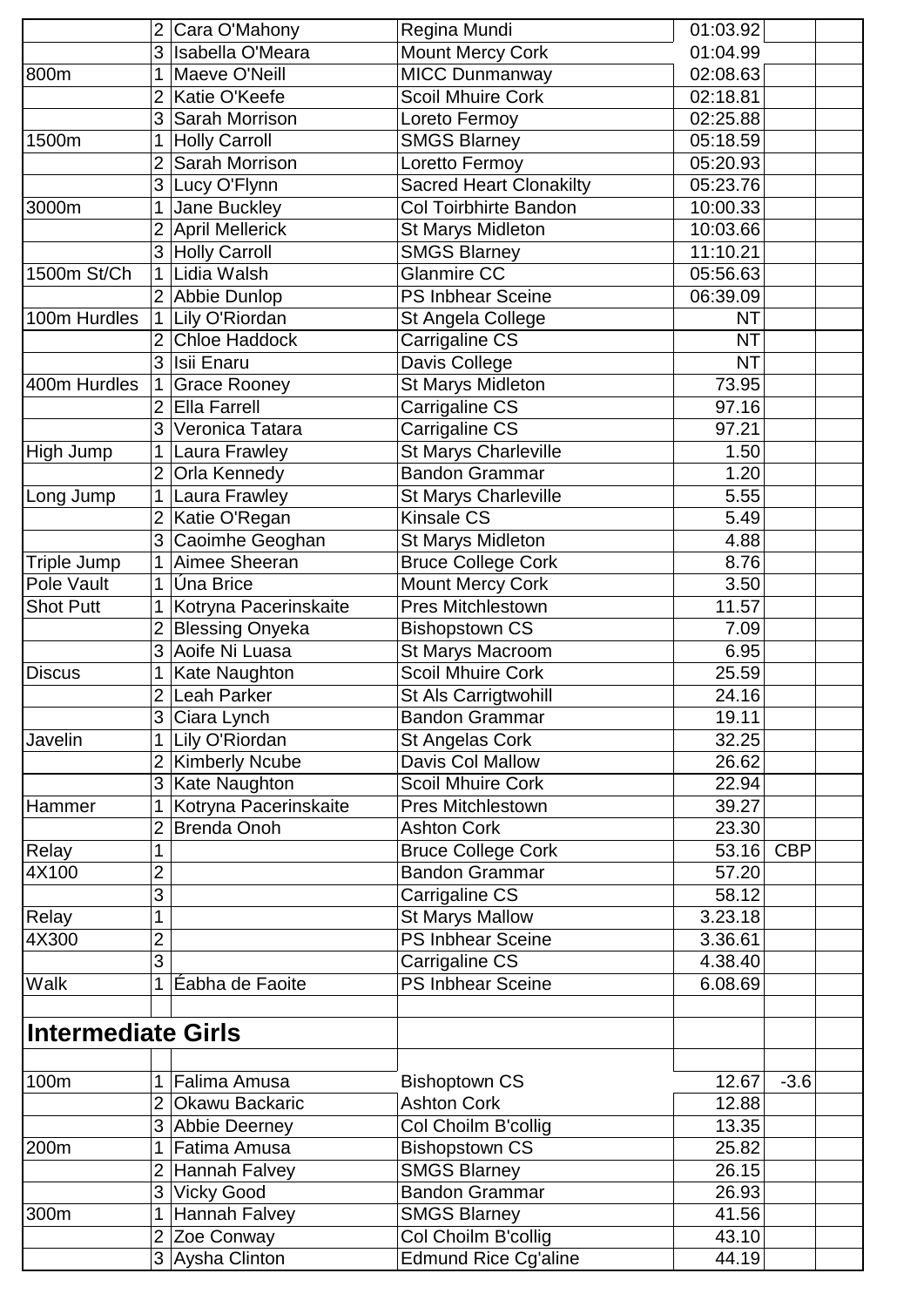| 800m                |                | Nicole Dinan                              | St Angelas Cork               | 02:20.88         |        |  |
|---------------------|----------------|-------------------------------------------|-------------------------------|------------------|--------|--|
|                     | $\overline{2}$ | Maura Heinz-McChoughlan Col an Phiarsaigh |                               | 02:25.35         |        |  |
|                     | 3              | Ciara Delaney                             | Skibbereen CS                 | 02:26.16         |        |  |
| 1500m               |                | Nicole Dinan                              | St Angelas College            | 05:00.74         |        |  |
|                     | 2              | Caoimhe Carolan                           | St Als Carrigtwohill          | 05:12.19         |        |  |
|                     | 3              | Maira Murnane                             | <b>PS Inbhear Sceine</b>      | 05:16.75         |        |  |
| 3000m               |                | <b>Claire Crowley</b>                     | <b>Kinsale CS</b>             | 10:54.66         |        |  |
|                     | $\overline{2}$ | Laura Moore                               | Loreto Fermoy                 | 11:44.64         |        |  |
|                     | 3              | Saoirse Twomey                            | St Marys Macroom              | 11:50.37         |        |  |
| 1500m St/Ch         | 1              | Caoimhe Flannery                          | Skibbereen CS                 | 05:23.97 CBP     |        |  |
|                     | 2              | Ella Collins                              | <b>Col Toirbhirte Bandon</b>  | 05:31.99         |        |  |
|                     | 3              | <b>Isabelle Kelleher</b>                  | <b>St Marys Mallow</b>        | 05:36.91         |        |  |
| 80m Hurdles         | 1              | Okwu Backari                              | <b>Ashton Cork</b>            | 12.35            |        |  |
|                     |                | Abby Dorney                               | Col Choilm B'collig           | 12.42            |        |  |
|                     |                | Abbie McCarthy                            | <b>MICC Dunmanway</b>         | 13.13            |        |  |
| 300m Hurdles        |                | Áine Sheridan                             | <b>Colaiste Muire Cobh</b>    | 53.38            |        |  |
|                     |                | <b>Rachel Patterson</b>                   | Carrigaline CS                | 01:00.12         |        |  |
|                     | 3              | Julia Harrington                          | <b>PS Inbhear Sceine</b>      | 01:00.25         |        |  |
| High Jump           |                | Maeve Fleming                             | <b>Scoil Mhuire Cork</b>      | 1.65             |        |  |
|                     | $\overline{2}$ | Funke Kupon                               | Carrigaline CS                | 1.30             |        |  |
|                     | 3              | Kayla Dineenh                             | <b>PS Inbhear Sceine</b>      | 1.25             |        |  |
| Long Jump           |                | Orla O'Sullivan                           | Regina Mundi Cork             | 4.78             |        |  |
|                     |                | Maya McCourt                              | Bandon Grammar                | 4.77             |        |  |
|                     | 3              | Aoife Lee                                 | St Marys Midleton             | 4.56             |        |  |
| Triple Jump         |                | Orla O'Sullivan                           | Regina Mundi Cork             | 10.66            |        |  |
|                     | $\overline{2}$ | Aoife Callan                              | St Brogans Bandon             | 10.12            |        |  |
|                     | 3              | Maya McCourt                              | <b>Bandon Grammar</b>         | 9.30             |        |  |
| Pole Vault          |                | Lucie Healy                               | Regina Mundi Cork             | 2.55             |        |  |
|                     | 2              | <b>Graine Cronin</b>                      | <b>GC Charraig Ui Leighin</b> | 2.25             |        |  |
| <b>Shot Putt</b>    |                | <b>Briana Onoh</b>                        | <b>Ashton Cork</b>            | 12.35            |        |  |
|                     | 2              | Saorlaith Murphy                          | St Mary's Macroom             | 8.37             |        |  |
|                     | $\overline{3}$ | <b>Ella Collins</b>                       | Col Toirbhirte Bandon         | 7.82             |        |  |
| <b>Discus</b>       |                | <b>Briana Onoh</b>                        | <b>Ashton Cork</b>            | 29.45            |        |  |
|                     |                | 2 Katie Kingston                          | Skibbereen CS                 | 25.39            |        |  |
|                     | 3              | Eadaoin Towey                             | Col an Chraoibhin             | 20.32            |        |  |
| Javelin             |                | Aoife Callan                              | St Brogans Bandon             | 33.50            |        |  |
|                     | $\overline{2}$ | Katie Kingston                            | Skibbereen CS                 | 32.06            |        |  |
|                     | 3              | Sophie Jones                              | Davis Col Mallow              | 18.25            |        |  |
| Hammer              | 1              | Orna Ni Shuilleabhain                     | Col an Phiarsaigh             | 33.33            |        |  |
|                     | 2              | <b>Eadaoin Towey</b>                      | Col an Chraoibhin             | 32.82            |        |  |
|                     | 3              | Daniella Nwaedozie                        | <b>Christ King Cork</b>       | 14.62            |        |  |
| Relay               |                |                                           | Col Choilm B'collig           | 53.61            |        |  |
|                     | $\overline{2}$ |                                           | St Marys Midleton             | 55.71            |        |  |
|                     | 3              |                                           | St Als Carrigtwohill          | 56.78            |        |  |
| <b>Walk</b>         |                | <b>Aoife Tuthill</b>                      | <b>Col Toirbhirte Bandon</b>  | 6.16.76          |        |  |
|                     | 2              | Odhrna Ní Mhuirthile                      | <b>GC Mhuire AG Cork</b>      | 6.27.28          |        |  |
|                     | 3              | Lusai de Faoite                           | <b>PS Inbhear Sceine</b>      | 6.29.19          |        |  |
|                     |                |                                           |                               |                  |        |  |
| 1 mile              |                | Nicola Sullivan                           | <b>Ashton School</b>          | 05:40.08 (1500m) |        |  |
| Under 16            |                |                                           |                               |                  |        |  |
|                     |                |                                           |                               |                  |        |  |
| <b>Junior Girls</b> |                |                                           |                               |                  |        |  |
| 100m                |                | Elena O'Sullivan                          | Regina Mundi                  | 12.97            | $-2.4$ |  |
|                     | $\overline{2}$ | Sophie Mulcahy                            | St Angelas Cork               | 13.28            |        |  |
|                     | 3 <sup>1</sup> | Caoimhe Daly                              | Col Choilm B'collig           | 13.34            |        |  |
| 200m                |                | Natalie Golka                             | <b>GC Mhuire AG Cork</b>      | 26.83            | $-2.6$ |  |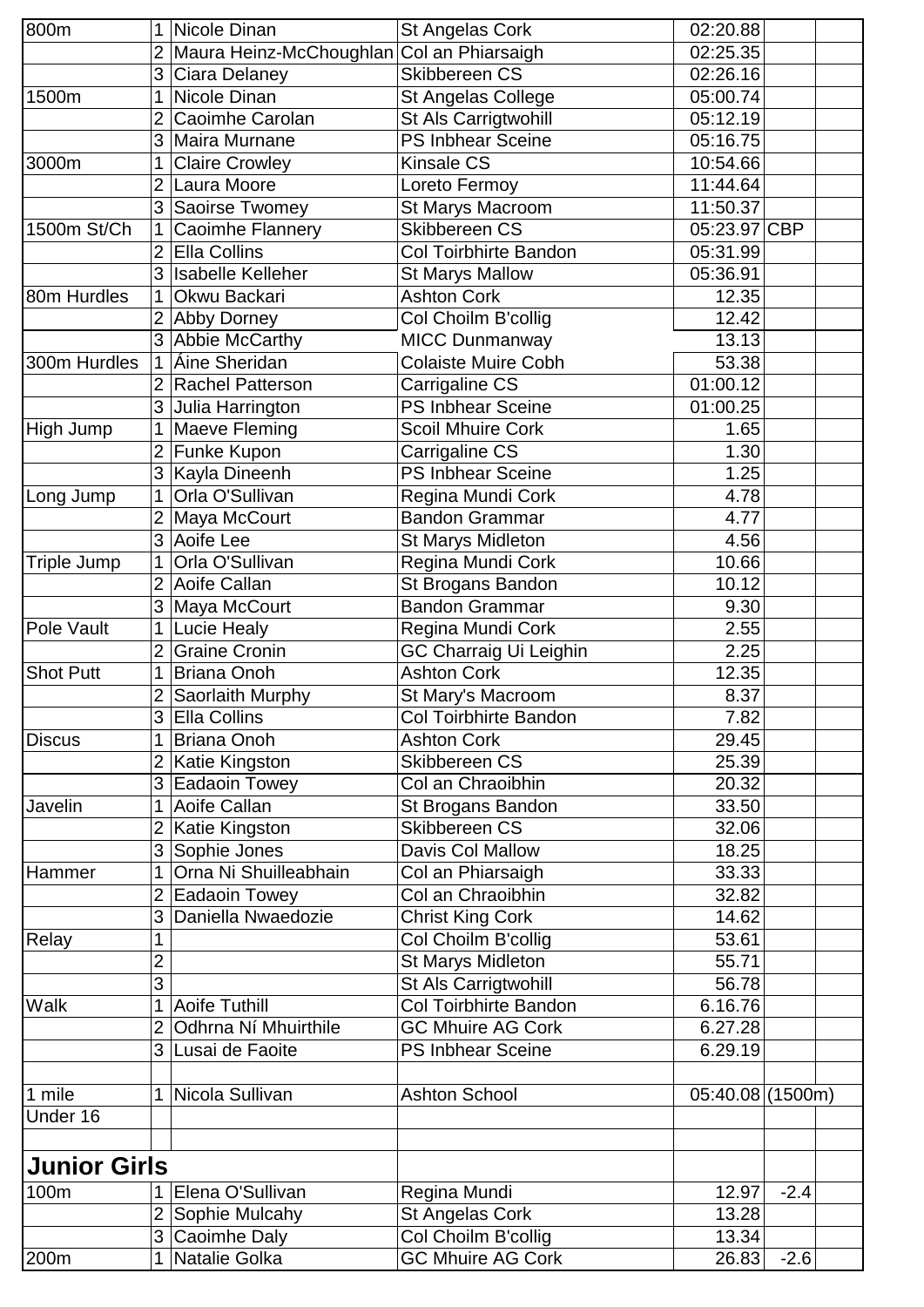|                    |                     | Sophie Mulcahy                      | St Angelas Cork                                 | 27.30             |        |  |
|--------------------|---------------------|-------------------------------------|-------------------------------------------------|-------------------|--------|--|
|                    | 3                   | Jamie Rooney                        | St Angelas Cork                                 | 28.10             |        |  |
| 800m               |                     | Keeva Riordan                       | <b>IS Killorgin</b>                             | 02:34.03          |        |  |
|                    |                     | Mary-Kate Corbett-Keating           | St Angelas Cork                                 | 02:36.50          |        |  |
|                    | 3                   | Aisling O Leary                     | St Als Carrigtwohill                            | 02:39.15          |        |  |
| 1500m              |                     | Rachel O'Flynn                      | Loreto Fermoy                                   | 05:04.20          |        |  |
|                    | $\overline{2}$      | Olive O'Flynn                       | <b>Sacred Heart Clon</b>                        | 05:09.97          |        |  |
|                    | 3                   | <b>Abbie Daunt</b>                  | <b>Bandon Grammar</b>                           | 05:13.35          |        |  |
| 75m Hurdles        |                     | Natalia Golka                       | <b>GC Mhuire AG Cork</b>                        | 12.35             | $-2.7$ |  |
|                    | $\overline{2}$      | <b>Louise Mullins</b>               | <b>Pres Mitchelstown</b>                        | 12.42             |        |  |
|                    | 3                   | Faye O'Riordan                      | St Angelas Cork                                 | 13.13             |        |  |
| High Jump          |                     | <b>Aisling Cussen</b>               | Col Choilm B'collig                             | 1.55              |        |  |
|                    | $\overline{2}$      | Lucy Lynch                          | St Als Carrigtwohill                            | 1.50              |        |  |
|                    | 3                   | <b>Grace Wixted</b>                 | <b>Mount Mercy Cork</b>                         | 1.45              |        |  |
| Long Jump          |                     | Caoimhe Daly                        | Col Choilm B'collig                             | 4.93              |        |  |
|                    | 2                   | <b>Tzi Kingston</b>                 | <b>Bandon Grammar</b>                           | 4.45              |        |  |
|                    | 3                   | Orla MacCallum                      | Col an Chraoibhin                               | 4.28              |        |  |
| <b>Triple Jump</b> |                     | <b>Isabel McCarthy</b>              | <b>Bandon Grammar</b>                           | 8.36              |        |  |
|                    | 2                   | Hannah O'Donovan                    | Carrigaline CS                                  | 7.39              |        |  |
|                    | 3                   | Orla Phelan                         | Carrigaline CS                                  | 7.36              |        |  |
| Pole Vault         |                     | Méabh Corkery                       | St Mary's Midleton                              | 2.40              |        |  |
|                    |                     | Méabh Bannon                        | <b>Christ King Cork</b>                         | 2.10              |        |  |
|                    | $\overline{2}$      | <b>Olive Burger</b>                 | <b>Mount Mercy Cork</b>                         | 2.10              |        |  |
| <b>Shot Putt</b>   |                     | Daniela Puspure                     | Col Choilm B'collig                             | 10.68             |        |  |
|                    | 2                   | Zanne Healy Bird                    | <b>Ashton Cork</b>                              | 8.90              |        |  |
|                    | 3                   | Diana Coakley                       | Skibbereen CS                                   | 8.88              |        |  |
| <b>Discus</b>      |                     | Diana Coakley                       | <b>Skibbereen CS</b>                            | 27.46             |        |  |
|                    | $\overline{2}$      | Elaine O'Sullivan                   | Skibbereen CS                                   | 19.98             |        |  |
|                    | 3                   | Erin Lyons                          | <b>Bandon Grammar</b>                           | 19.13             |        |  |
| Javelin            |                     | Elaine O'Sullivan                   | Skibbereen CS                                   | 27.40             |        |  |
|                    |                     | Maebh O'Carroll                     | St Angelas Cork                                 | 24.40             |        |  |
|                    | 3                   | Daniela Puspure                     | Col Choilm B'collig                             | 23.19             |        |  |
| Hammer             |                     | Zanne Healy Bird                    | <b>Ashton Cork</b>                              | 28.51             |        |  |
|                    | $\overline{2}$      | Aoibhin Ni Shuilleabhain            | Col an Phiarsaigh                               | 26.76             |        |  |
|                    | 3                   | Mehgan Shealan                      | <b>Boherbue CS</b>                              | 26.21             |        |  |
| Relay              |                     |                                     | St Als Carrigtwohill                            | 56.54             |        |  |
|                    | $\overline{c}$      |                                     | Col Choilm B'collig                             | 56.80             |        |  |
|                    | 3                   |                                     | <b>GC Mhuire AG Cork</b>                        | 58.38             |        |  |
| <b>Walk</b>        |                     | Aoife Martijn                       | Col an Chroi Naofa                              | 6.12.62           |        |  |
|                    | $\overline{2}$      | <b>Juliet Biggs</b>                 | St Brogans Bandon                               | 7.30.35           |        |  |
|                    | 3                   | Amy Arthur                          | <b>PS Inbhear Sceine</b>                        | 7.48.38           |        |  |
| <b>Minor Girls</b> |                     |                                     |                                                 |                   |        |  |
|                    |                     |                                     |                                                 |                   |        |  |
| 100m               | $\overline{2}$      | <b>Tiffany Nwaedozie</b>            | <b>Christ King Cork</b><br><b>Pres Milltown</b> | 13.31             | $-2.2$ |  |
|                    |                     | Roisín Daly                         |                                                 | 13.49             |        |  |
|                    | 3                   | Eva Hanley<br>Lauren Dinan          | Regina Mundi Cork                               | 13.83<br>02:32.42 |        |  |
| 800m               |                     |                                     | St Angelas Cork                                 |                   |        |  |
|                    | $\overline{2}$<br>3 | Ella Dinan                          | St Angelas Cork<br><b>MICC Dunmanway</b>        | 02:34.58          |        |  |
| 75m Hurdles        |                     | <b>Heather McCarthy</b>             | <b>Col Toirbhirte Bandon</b>                    | 02:39.12<br>12.66 |        |  |
|                    | $\overline{2}$      | <b>Ruby Cummins</b><br>Ava Coughlan |                                                 | 13.58             |        |  |
|                    | 3                   | <b>Lilian Pele</b>                  | St Marys Midleton                               | 15.14             |        |  |
|                    |                     | <b>Tiffany Nwaedozie</b>            | Carrigaline CS<br><b>Christ King Cork</b>       | 4.75              |        |  |
| Long Jump          | $\overline{2}$      |                                     |                                                 | 4.46              |        |  |
|                    | 3                   | Ava Coughlan                        | St Marys Midleton<br>Edmund Rice Cg'aline       | 4.46              |        |  |
| <b>Shot Putt</b>   | 1                   | Eva Buckley<br>Meabh O' Connell     | St Angelas Cork                                 | 9.89              |        |  |
|                    | 2 <sup>1</sup>      | <b>Ruby Cummins</b>                 | <b>Col Toirbhirte Bandon</b>                    | 9.82              |        |  |
|                    |                     |                                     |                                                 |                   |        |  |